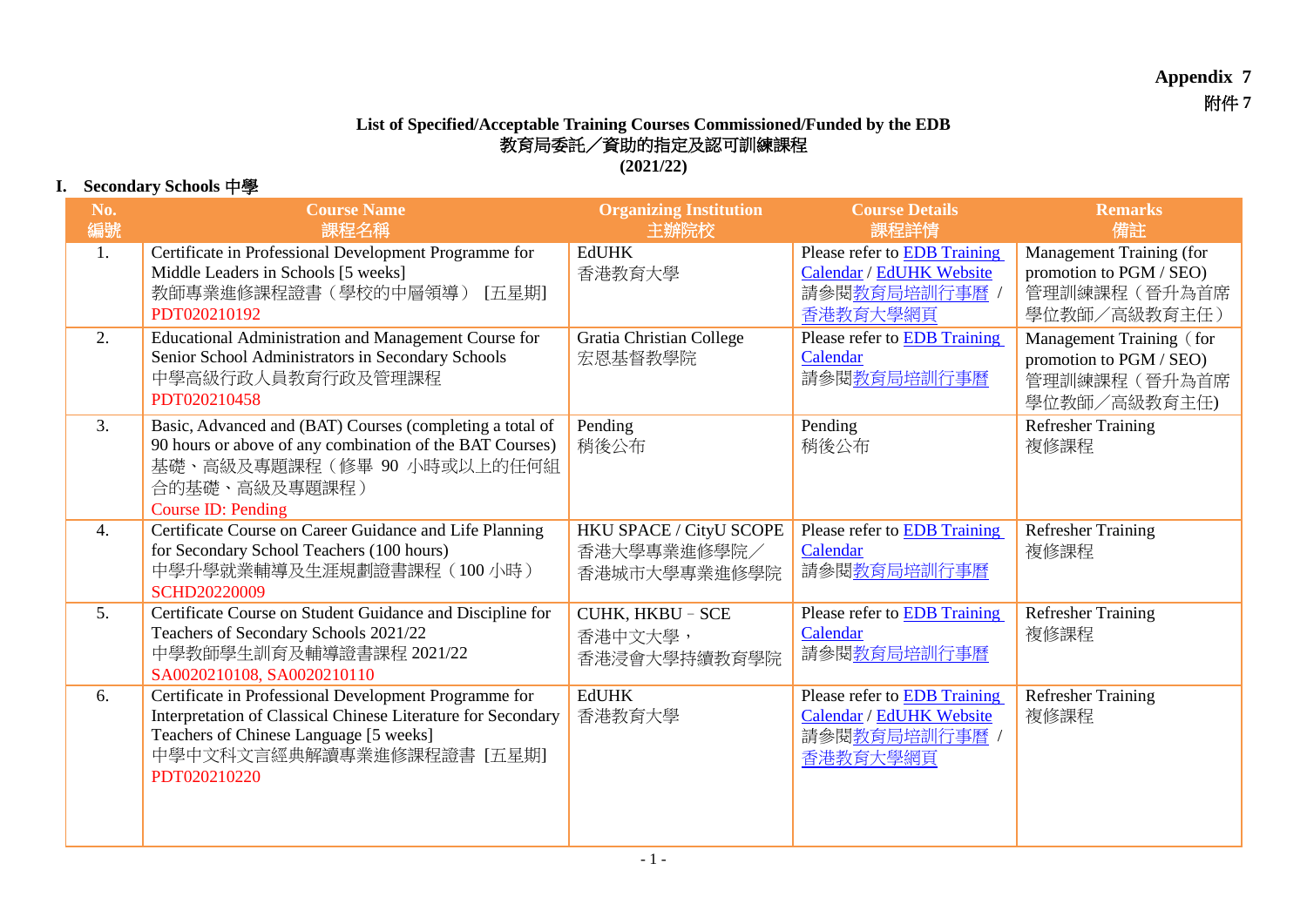| No.<br>編號 | <b>Course Name</b><br>課程名稱                                                                                                                                                                           | <b>Organizing Institution</b><br>主辦院校 | <b>Course Details</b><br>課程詳情                                                                | <b>Remarks</b><br>備註              |
|-----------|------------------------------------------------------------------------------------------------------------------------------------------------------------------------------------------------------|---------------------------------------|----------------------------------------------------------------------------------------------|-----------------------------------|
| 7.        | Certificate in Professional Development Programme for<br>Secondary School Teachers (Mathematics Teaching)<br>[5 weeks]<br>中學教師專業進修課程證書(數學教學) [五星期]<br>PDT020210224                                   | <b>EdUHK</b><br>香港教育大學                | Please refer to <b>EDB</b> Training<br>Calendar / EdUHK Website<br>請參閱教育局培訓行事曆 /<br>香港教育大學網頁 | <b>Refresher Training</b><br>複修課程 |
| 8.        | Certificate in Professional Development Programme for<br>Teachers (Catering for Diverse Learning Needs) -<br><b>Advanced Level</b><br>教師專業進修課程證書(照顧不同學習需要) - 深造班<br>SE0020220102                     | <b>EdUHK</b><br>香港教育大學                | Please refer to EDB Training<br>Calendar / EdUHK Website<br>請參閱教育局培訓行事曆 /<br>香港教育大學網頁        | <b>Refresher Training</b><br>複修課程 |
| 9.        | Certificate in Professional Development Programme on<br>Communication, Mediation and Complaint Management<br>[5 weeks]<br>教師專業進修課程證書 (溝通、調解與投訴管理)<br>[五星期]<br>PDT020210199                           | <b>EdUHK</b><br>香港教育大學                | Please refer to <b>EDB</b> Training<br>Calendar / EdUHK Website<br>請參閱教育局培訓行事曆 /<br>香港教育大學網頁 | <b>Refresher Training</b><br>複修課程 |
| 10.       | Certificate in Professional Development Programme on<br>Effective Lesson Observation and Evaluation - A Whole<br>School Approach [5 weeks]<br>教師專業進修課程證書(有效的觀課與評課 - 以學校為<br>本位)[五星期]<br>PDT020210191 | <b>EdUHK</b><br>香港教育大學                | Please refer to <b>EDB</b> Training<br>Calendar / EdUHK Website<br>請參閱教育局培訓行事曆 /<br>香港教育大學網頁 | <b>Refresher Training</b><br>複修課程 |
| 11.       | Certificate in Professional Development Programme on<br>e-Learning in Secondary Chinese Language [5 weeks]<br>教師專業進修課程證書 (中學中文科的電子學習)<br>[五星期]<br>PDT020210240                                       | <b>EdUHK</b><br>香港教育大學                | Please refer to <b>EDB</b> Training<br>Calendar / EdUHK Website<br>請參閱教育局培訓行事曆 /<br>香港教育大學網頁 | <b>Refresher Training</b><br>複修課程 |
| 12.       | Certificate in Professional Development Programme on<br>e-Learning in Secondary English [5 weeks]<br>教師專業進修課程證書(中學英文的電子學習)[五星期]<br>PDT020210313                                                      | <b>EdUHK</b><br>香港教育大學                | Please refer to <b>EDB</b> Training<br>Calendar / EdUHK Website<br>請參閱教育局培訓行事曆 /<br>香港教育大學網頁 | <b>Refresher Training</b><br>複修課程 |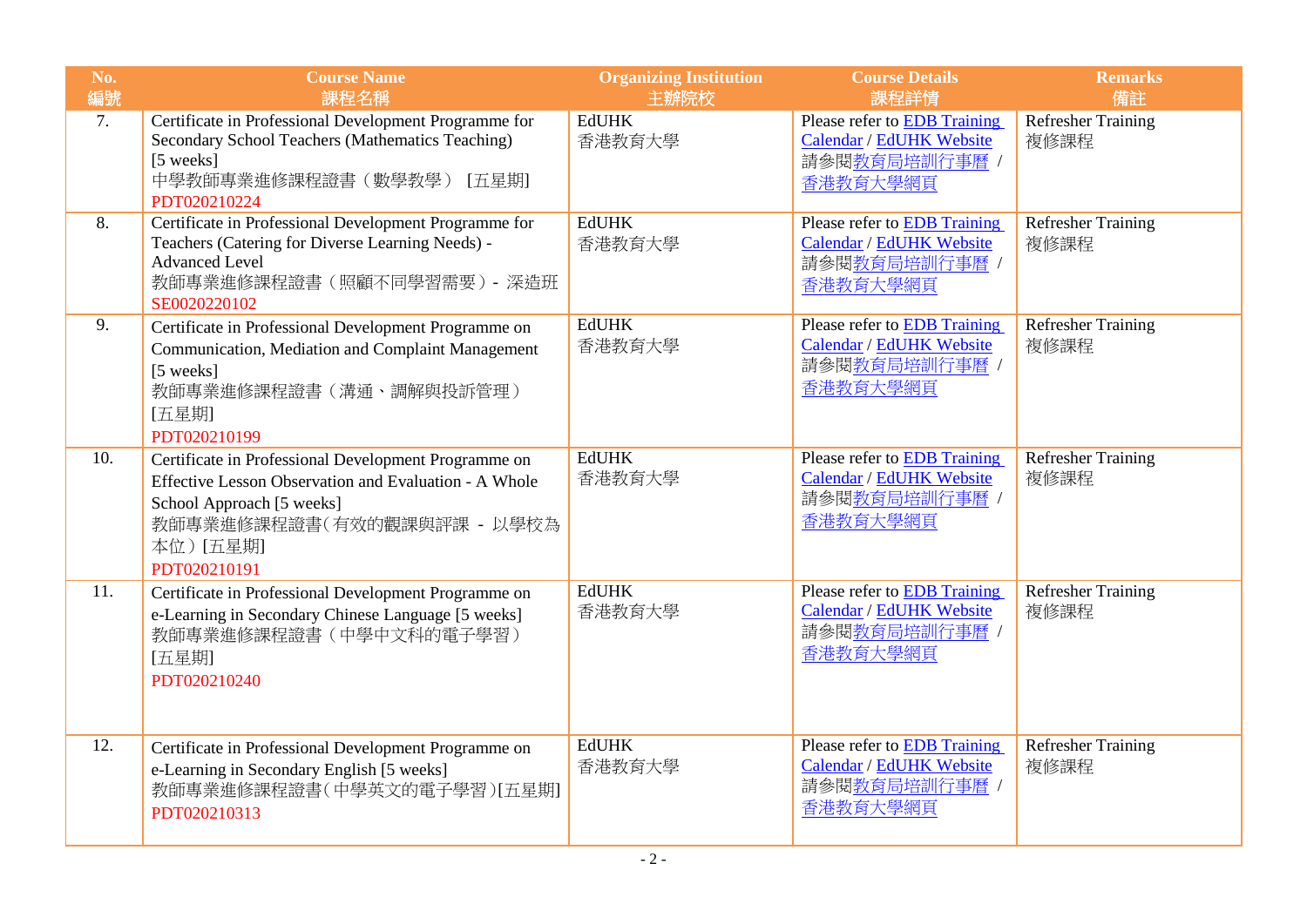| No.<br>編號 | <b>Course Name</b><br>課程名稱                                                                                                                                                                                                     | <b>Organizing Institution</b><br>主辦院校 | <b>Course Details</b><br>課程詳情                                                                | <b>Remarks</b><br>備註              |
|-----------|--------------------------------------------------------------------------------------------------------------------------------------------------------------------------------------------------------------------------------|---------------------------------------|----------------------------------------------------------------------------------------------|-----------------------------------|
| 13.       | Certificate in Professional Development Programme on<br>e-Learning in Secondary Mathematics [5 weeks]<br>教師專業進修課程證書(中學數學的電子學習)[五星期]<br>PDT020210231                                                                            | <b>EdUHK</b><br>香港教育大學                | Please refer to <b>EDB</b> Training<br>Calendar / EdUHK Website<br>請參閱教育局培訓行事曆 /<br>香港教育大學網頁 | <b>Refresher Training</b><br>複修課程 |
| 14.       | Certificate in Professional Development Programme on<br>Enhancing Curriculum Planning and Teaching of Life and<br>Society in Junior Secondary Curriculum [5 weeks]<br>教師專業進修課程證書(初中「生活與社會」課程設計<br>與教學模式) [五星期]<br>PDT020210226 | <b>EdUHK</b><br>香港教育大學                | Please refer to EDB Training<br>Calendar / EdUHK Website<br>請參閱教育局培訓行事曆 /<br>香港教育大學網頁        | <b>Refresher Training</b><br>複修課程 |
| 15.       | Certificate in Professional Development Programme on<br>Integrating Self-directed Learning in Classroom Pedagogy<br>[5 weeks]<br>教師專業進修課程證書(發展有效「自主學習」課堂教<br>學模式)[五星期]<br>PDT020210201                                         | <b>EdUHK</b><br>香港教育大學                | Please refer to EDB Training<br>Calendar / EdUHK Website<br>請參閱教育局培訓行事曆 /<br>香港教育大學網頁        | <b>Refresher Training</b><br>複修課程 |
| 16.       | Certificate in Professional Development Programme on<br>Knowledge Management for Enhancing School<br>Development [5 weeks]<br>教師專業進修課程證書 (知識管理與學校發展)<br>[五星期]<br>PDT020210195                                                  | <b>EdUHK</b><br>香港教育大學                | <b>Please refer to EDB Training</b><br>Calendar / EdUHK Website<br>請參閱教育局培訓行事曆 /<br>香港教育大學網頁 | <b>Refresher Training</b><br>複修課程 |
| 17.       | Certificate in Professional Development Programme on<br>Life Planning Education and Career Guidance [5 weeks]<br>教師專業進修課程證書(生涯規劃與事業輔導) [五星期]<br>PDT020210198                                                                   | <b>EdUHK</b><br>香港教育大學                | Please refer to EDB Training<br>Calendar / EdUHK Website<br>請參閱教育局培訓行事曆 /<br>香港教育大學網頁        | <b>Refresher Training</b><br>複修課程 |
| 18.       | Certificate in Professional Development Programme on<br>New Paradigm of Learning and Teaching in Physical<br>Education [5 weeks]<br>教師專業進修課程證書(體育學與教之新發展範例)<br>[五星期]<br>PDT020210228                                           | <b>EdUHK</b><br>香港教育大學                | Please refer to EDB Training<br>Calendar / EdUHK Website<br>請參閱教育局培訓行事曆 /<br>香港教育大學網頁        | <b>Refresher Training</b><br>複修課程 |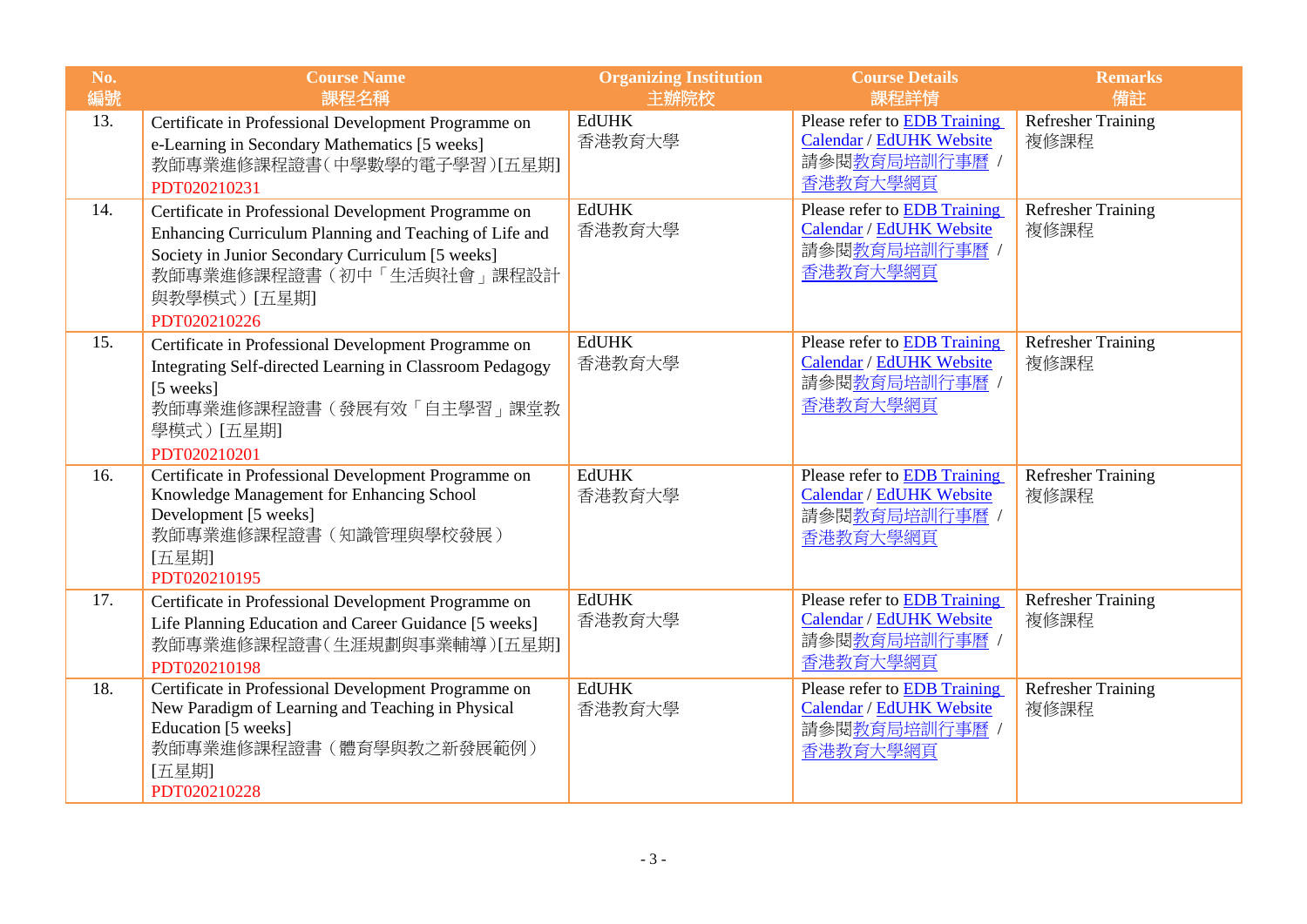| No.<br>編號 | <b>Course Name</b><br>課程名稱                                                                                                                                                                                                                          | <b>Organizing Institution</b><br>主辦院校 | <b>Course Details</b><br>課程詳情                                                                | <b>Remarks</b><br>備註              |
|-----------|-----------------------------------------------------------------------------------------------------------------------------------------------------------------------------------------------------------------------------------------------------|---------------------------------------|----------------------------------------------------------------------------------------------|-----------------------------------|
| 19.       | Certificate in Professional Development Programme on<br>Organization and Management of Life-wide Learning<br>Activities [5 weeks]<br>教師專業進修課程證書 (全方位學習的組織與管理)<br>[五星期]<br>PDT020210202                                                              | <b>EdUHK</b><br>香港教育大學                | Please refer to <b>EDB</b> Training<br>Calendar / EdUHK Website<br>請參閱教育局培訓行事曆 /<br>香港教育大學網頁 | <b>Refresher Training</b><br>複修課程 |
| 20.       | Certificate in Professional Development Programme on<br>Positive Psychology in School Settings: Promoting Mental<br>Health and Creating Positive Learning Environment<br>[5 weeks]<br>教師專業進修課程證書(校園正向心理學:推廣精神健<br>康及建構正面學習環境) [五星期]<br>PDT020210196 | <b>EdUHK</b><br>香港教育大學                | Please refer to <b>EDB</b> Training<br>Calendar / EdUHK Website<br>請參閱教育局培訓行事曆 /<br>香港教育大學網頁 | <b>Refresher Training</b><br>複修課程 |
| 21.       | Certificate in Professional Development Programme on<br>Practical Legal Knowledge for Schools [5 weeks]<br>教師專業進修課程證書 (學校的實用法律知識)<br>[五星期]<br>PDT020210194                                                                                          | <b>EdUHK</b><br>香港教育大學                | Please refer to EDB Training<br><b>Calendar / EdUHK Website</b><br>請參閱教育局培訓行事曆 /<br>香港教育大學網頁 | <b>Refresher Training</b><br>複修課程 |
| 22.       | Certificate in Professional Development Programme on<br>Prevention and Handling of Unruly and Delinquent<br>Behaviours in Schools [5 weeks]<br>教師專業進修課程證書(預防及處理青少年校內違規與<br>違法行為) [五星期]<br>PDT020210193                                              | <b>EdUHK</b><br>香港教育大學                | Please refer to EDB Training<br>Calendar / EdUHK Website<br>請參閱教育局培訓行事曆 /<br>香港教育大學網頁        | <b>Refresher Training</b><br>複修課程 |
| 23.       | Certificate in Professional Development Programme on<br>School Improvement and Leadership [5 weeks]<br>教師專業進修課程證書(學校改進與領導)[五星期]<br>PDT020210200                                                                                                     | <b>EdUHK</b><br>香港教育大學                | Please refer to EDB Training<br>Calendar / EdUHK Website<br>請參閱教育局培訓行事曆 /<br>香港教育大學網頁        | <b>Refresher Training</b><br>複修課程 |
| 24.       | Certificate in Professional Development Programme on<br>STEM in Physical Education [5 weeks]<br>教師專業進修課程證書(體育學與教之科學、科技、工<br>程及數學範疇) [五星期]<br>PDT020210234                                                                                           | <b>EdUHK</b><br>香港教育大學                | Please refer to EDB Training<br>Calendar / EdUHK Website<br>請參閱教育局培訓行事曆 /<br>香港教育大學網頁        | <b>Refresher Training</b><br>複修課程 |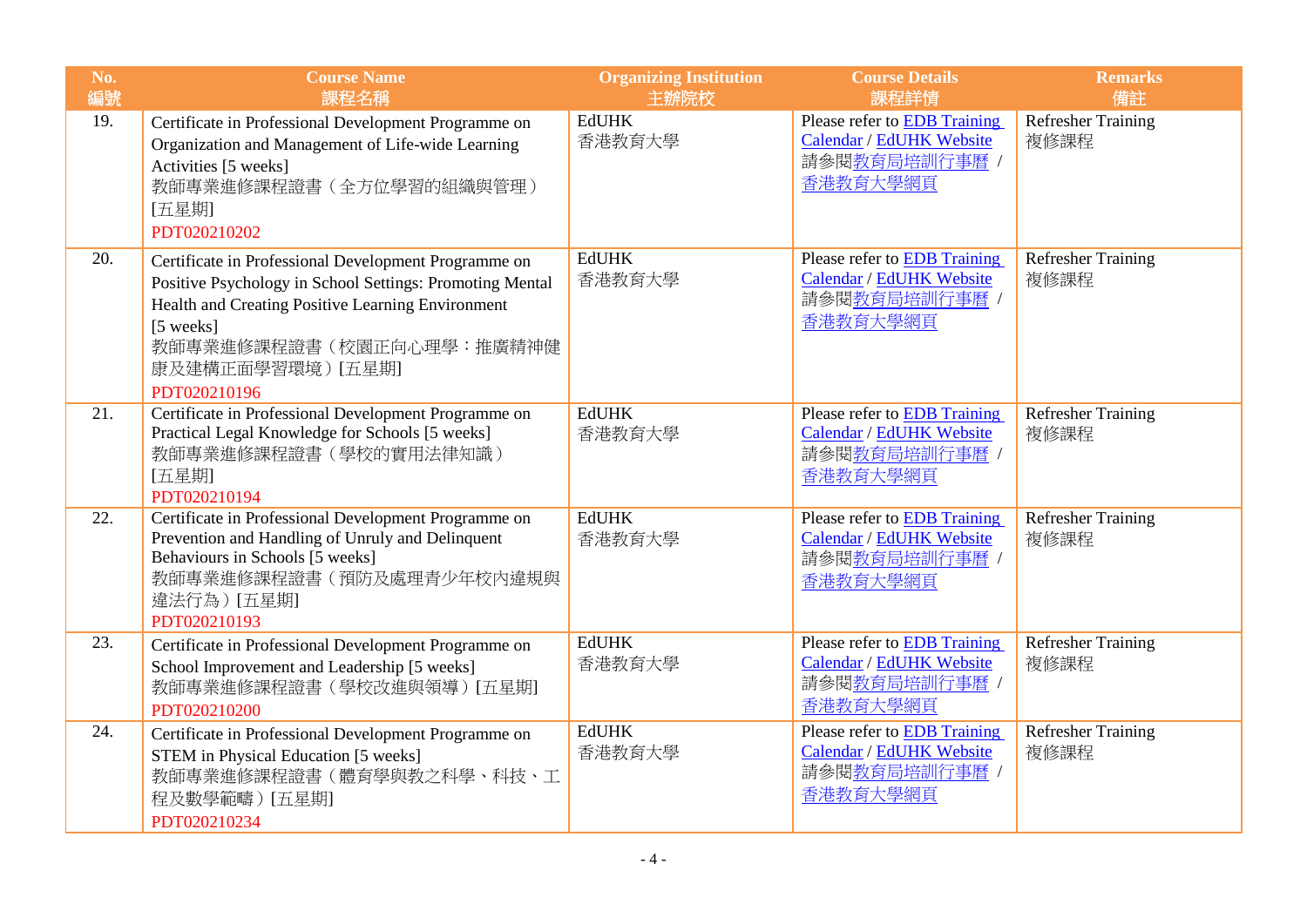| No.<br>編號 | <b>Course Name</b><br>課程名稱                                                                                                                                                                  | <b>Organizing Institution</b><br>生辦院校 | <b>Course Details</b><br>課程詳情                                                                                       | <b>Remarks</b><br>備註              |
|-----------|---------------------------------------------------------------------------------------------------------------------------------------------------------------------------------------------|---------------------------------------|---------------------------------------------------------------------------------------------------------------------|-----------------------------------|
| 25.       | Certificate in Professional Development Programme on the<br>Teaching of Chinese Language for Non-Chinese Speaking<br>Students [5 weeks]<br>為非華語學生而設的中國語文教學專業進修課程證書<br>[五星期]<br>PDT020210217 | <b>EdUHK</b><br>香港教育大學                | Please refer to EDB Training<br>Calendar / EdUHK Website<br>請參閱教育局培訓行事曆 /<br>香港教育大學網頁                               | <b>Refresher Training</b><br>複修課程 |
| 26.       | Diploma Course in Teacher Librarianship (2021-23)<br>(Secondary)<br>2021-23 年度學校圖書館主任文憑課程 (中學)<br>Course ID: Nil                                                                            | <b>HKU SPACE</b><br>香港大學專業進修學院        | Please refer to <b>EDBCM</b><br>97/2021 / HKU SPACE<br>Website<br>請參閱 <u>教育局通函第</u><br>97/2021 號 / 香港大學專業<br>進修學院網頁 | <b>Refresher Training</b><br>複修課程 |
| 27.       | Professional Development Course for Secondary School<br><b>Graduate Teachers</b><br>中學學位教師專業培訓課程<br>PDT020210415                                                                            | <b>CUHK</b><br>香港中文大學                 | Please refer to EDB Training<br>Calendar<br>請參閱教育局培訓行事曆                                                             | <b>Refresher Training</b><br>複修課程 |
| 28.       | Training Course for Special School Teachers<br>特殊學校教師培訓課程<br>SE0020220014                                                                                                                   | <b>EdUHK</b><br>香港教育大學                | Please refer to <b>EDB</b> Training<br>Calendar / EdUHK Website<br>請參閱 <u>教育局培訓行事曆</u><br>香港教育大學網頁                  | <b>Refresher Training</b><br>複修課程 |

Note: To attain Certification for Principalship, aspiring principals must satisfy the following criteria within a two-year process:

- (i) Successful completion of the needs analysis;
- (ii) Successful completion of the Preparation for Principalship course; and
- (iii) Fulfilling requirements for the professional development portfolio.

For detailed information, please refer to the Education Bureau Circular (EDBC) No. 2/2019. Besides, relevant course details are/will be announced in EDB Training Calendar.

註: 擬任校長必須在兩年的校長資格認證程序期內,符合以下的要求方可取得校長資格認證:

- (i) 成功完成專業發展需要分析;
- (ii) 成功完成擬任校長課程;及
- (iii) 符合專業發展資料冊的要求。

詳情請參閱教育局通告第 2/2019 號,而相關課程資料則會在教育局培訓行事曆公佈。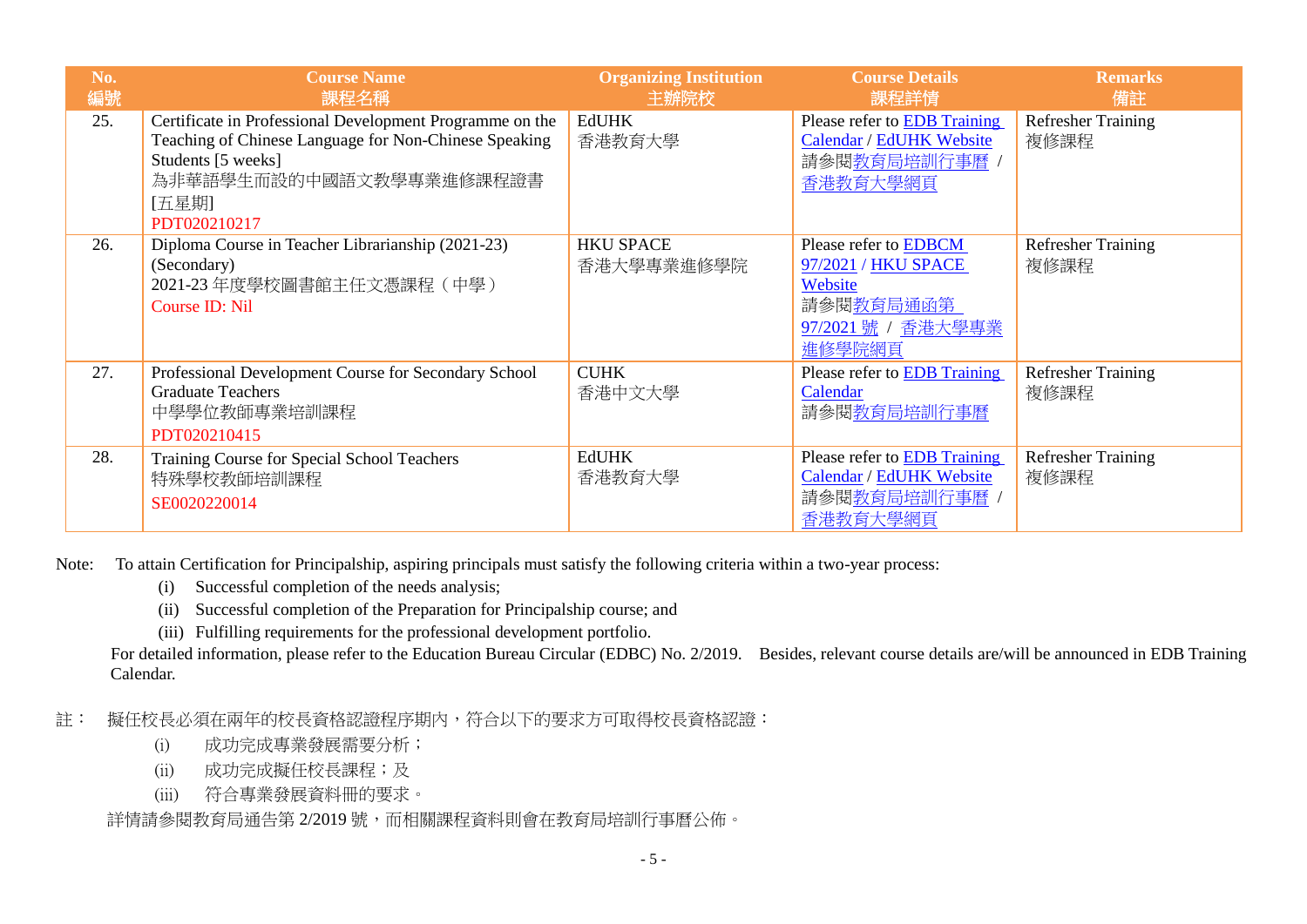## **II. Primary Schools** 小學

| No.<br>編號        | <b>Course Name</b><br>課程名稱                                                                                                                                                                          | <b>Organizing Institution</b><br>主辦院校       | <b>Course Details</b><br>課程詳情                                                               | <b>Remarks</b><br>備註                                                      |
|------------------|-----------------------------------------------------------------------------------------------------------------------------------------------------------------------------------------------------|---------------------------------------------|---------------------------------------------------------------------------------------------|---------------------------------------------------------------------------|
| 1.               | Certificate in Professional Development Programme for<br>Middle Leaders in Schools [5 weeks]<br>教師專業進修課程證書(學校的中層領導)[五星期]<br>PDT020210192                                                            | <b>EdUHK</b><br>香港教育大學                      | Please refer to <b>EDB</b> Training<br>Calendar / EdUHK Website<br>請參閱教育局培訓行事曆,<br>香港教育大學網頁 | Management Training (for<br>promotion to SPSM)<br>管理訓練課程(晉升為高級<br>小學學位教師) |
| 2.               | Leadership Development Programme for Middle Leaders of<br>Primary Schools<br>小學中層人員領導培訓課程<br>PDT020210459                                                                                           | <b>Gratia Christian College</b><br>宏恩基督教學院  | Please refer to EDB Training<br>Calendar<br>請參閱教育局培訓行事曆                                     | Management Training (for<br>promotion to SPSM)<br>管理訓練課程(晉升為高級<br>小學學位教師) |
| 3.               | Basic, Advanced and Thematic (BAT) Courses (completing a<br>total of 90 hours or above of any combination of the BAT<br>Courses)<br>基礎、高級及專題課程(修畢90小時或以上的任何組合<br>的基礎、高級及專題課程)<br>Course ID: Pending | Pending<br>稍後公布                             | Pending<br>稍後公布                                                                             | <b>Refresher Training</b><br>複修課程                                         |
| $\overline{4}$ . | Certificate Course on Student Guidance and Discipline for<br>Teachers of Primary Schools 2021/22<br>小學教師學生訓育及輔導證書課程 2021/22<br>SA0020210107, SA0020210109                                           | CUHK, HKBU - SCE<br>香港中文大學,<br>香港浸會大學持續教育學院 | Please refer to <b>EDB</b> Training<br>Calendar<br>請參閱教育局培訓行事曆                              | <b>Refresher Training</b><br>複修課程                                         |
| 5.               | Certificate in Professional Development Programme for<br>Primary School Teachers (Mathematics Teaching) [5 weeks]<br>小學教師專業進修課程證書(數學教學) [五星期]<br>PDT020210223                                       | <b>EdUHK</b><br>香港教育大學                      | Please refer to EDB Training<br>Calendar / EdUHK Website<br>請參閱教育局培訓行事曆 /<br>香港教育大學網頁       | <b>Refresher Training</b><br>複修課程                                         |
| 6.               | Certificate in Professional Development Programme for<br>Teachers (Catering for Diverse Learning Needs)<br>- Advanced Level<br>教師專業進修課程證書(照顧不同學習需要) - 深造班<br>SE0020220102                           | <b>EdUHK</b><br>香港教育大學                      | Please refer to EDB Training<br>Calendar / EdUHK Website<br>請參閱教育局培訓行事曆 /<br>香港教育大學網頁       | <b>Refresher Training</b><br>複修課程                                         |
| $\overline{7}$ . | Certificate in Professional Development Programme in Music<br>Education [5 weeks]<br>教師專業進修課程證書(音樂教育)[五星期]<br>PDT020210235                                                                          | <b>EdUHK</b><br>香港教育大學                      | Please refer to EDB Training<br>Calendar / EdUHK Website<br>請參閱教育局培訓行事曆 /<br>香港教育大學網頁       | <b>Refresher Training</b><br>複修課程                                         |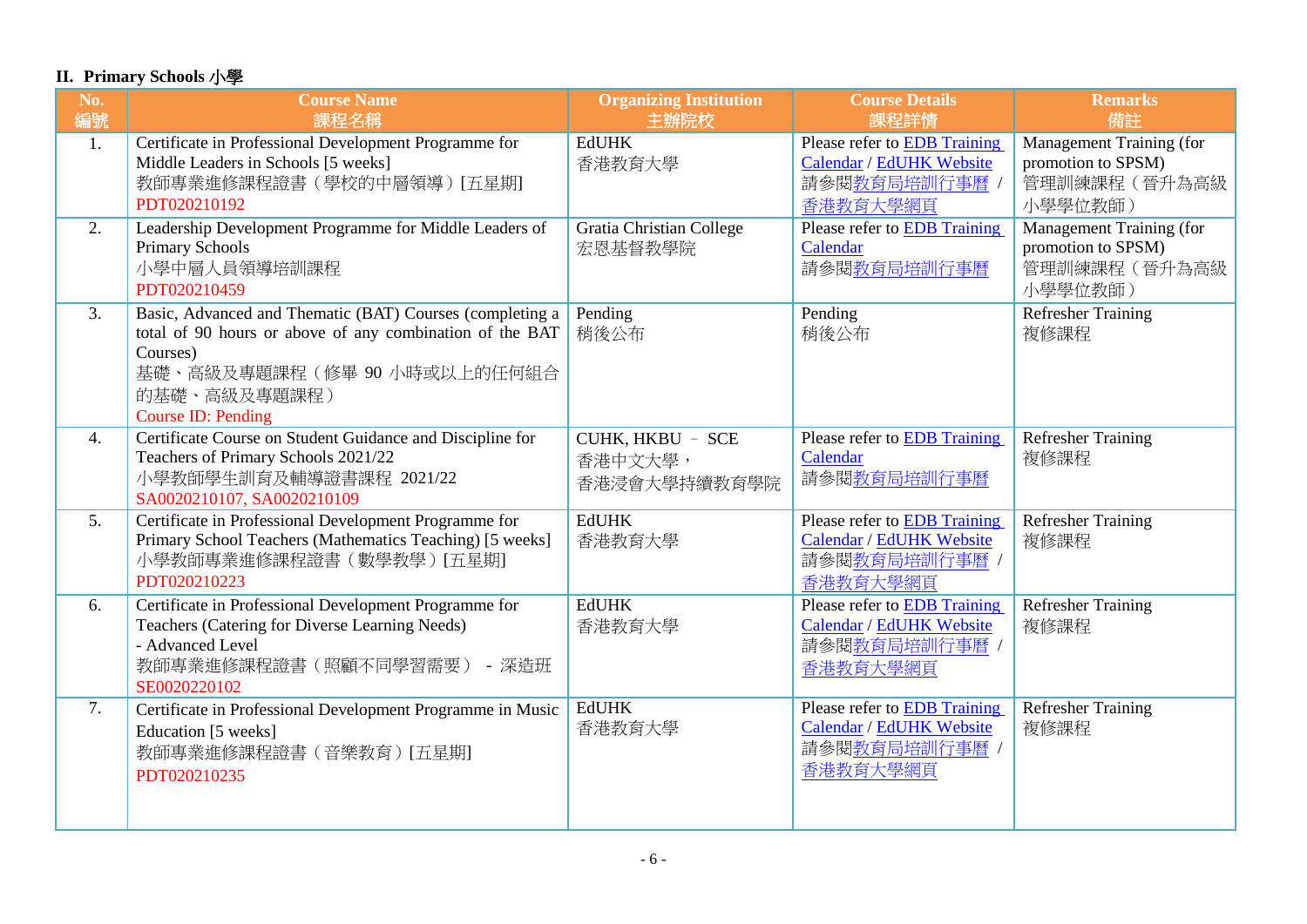| No.<br>編號 | <b>Course Name</b><br>課程名稱                                                                                                                                                                                            | <b>Organizing Institution</b><br>主辦院校 | <b>Course Details</b><br>課程詳情                                                                | <b>Remarks</b><br>備註              |
|-----------|-----------------------------------------------------------------------------------------------------------------------------------------------------------------------------------------------------------------------|---------------------------------------|----------------------------------------------------------------------------------------------|-----------------------------------|
| 8.        | Certificate in Professional Development Programme in<br>Visual Arts Teaching in Primary Schools [5 weeks]<br>教師專業進修課程證書 (小學視覺藝術科的教學)<br>[五星期]<br>PDT020210236                                                         | <b>EdUHK</b><br>香港教育大學                | Please refer to <b>EDB</b> Training<br>Calendar / EdUHK Website<br>請參閱教育局培訓行事曆 /<br>香港教育大學網頁 | Refresher Training<br>複修課程        |
| 9.        | Certificate in Professional Development Programme on<br>Coding Mobile Apps for Computational Thinking<br>Development [5 weeks]<br>教師專業進修課程證書(編寫流動應用程式發展運算思<br>維) [五星期]<br>PDT020210232                                | <b>EdUHK</b><br>香港教育大學                | Please refer to EDB Training<br>Calendar / EdUHK Website<br>請參閱教育局培訓行事曆 /<br>香港教育大學網頁        | <b>Refresher Training</b><br>複修課程 |
| 10.       | Certificate in Professional Development Programme on<br>Communication, Mediation and Complaint Management<br>[5 weeks]<br>教師專業進修課程證書(溝通、調解與投訴管理)<br>[五星期]<br>PDT020210199                                             | <b>EdUHK</b><br>香港教育大學                | Please refer to <b>EDB</b> Training<br>Calendar / EdUHK Website<br>請參閱教育局培訓行事曆 /<br>香港教育大學網頁 | <b>Refresher Training</b><br>複修課程 |
| 11.       | Certificate in Professional Development Programme on<br>Curriculum Design, Pedagogy and Assessment for STEM<br>Education in Primary Schools [5 weeks]<br>教師專業進修課程證書(小學 STEM 教育的課程設計、教<br>學法及評估) [五星期]<br>PDT020210233 | <b>EdUHK</b><br>香港教育大學                | Please refer to EDB Training<br>Calendar / EdUHK Website<br>請參閱教育局培訓行事曆 /<br>香港教育大學網頁        | Refresher Training<br>複修課程        |
| 12.       | Certificate in Professional Development Programme on<br>Development of School-based Mathematics Learning and<br>Curriculum [5 weeks]<br>教師專業進修課程證書 (校本數學學習與課程設計)<br>[五星期]<br>PDT020210227                             | <b>EdUHK</b><br>香港教育大學                | Please refer to <b>EDB</b> Training<br>Calendar / EdUHK Website<br>請參閱教育局培訓行事曆 /<br>香港教育大學網頁 | <b>Refresher Training</b><br>複修課程 |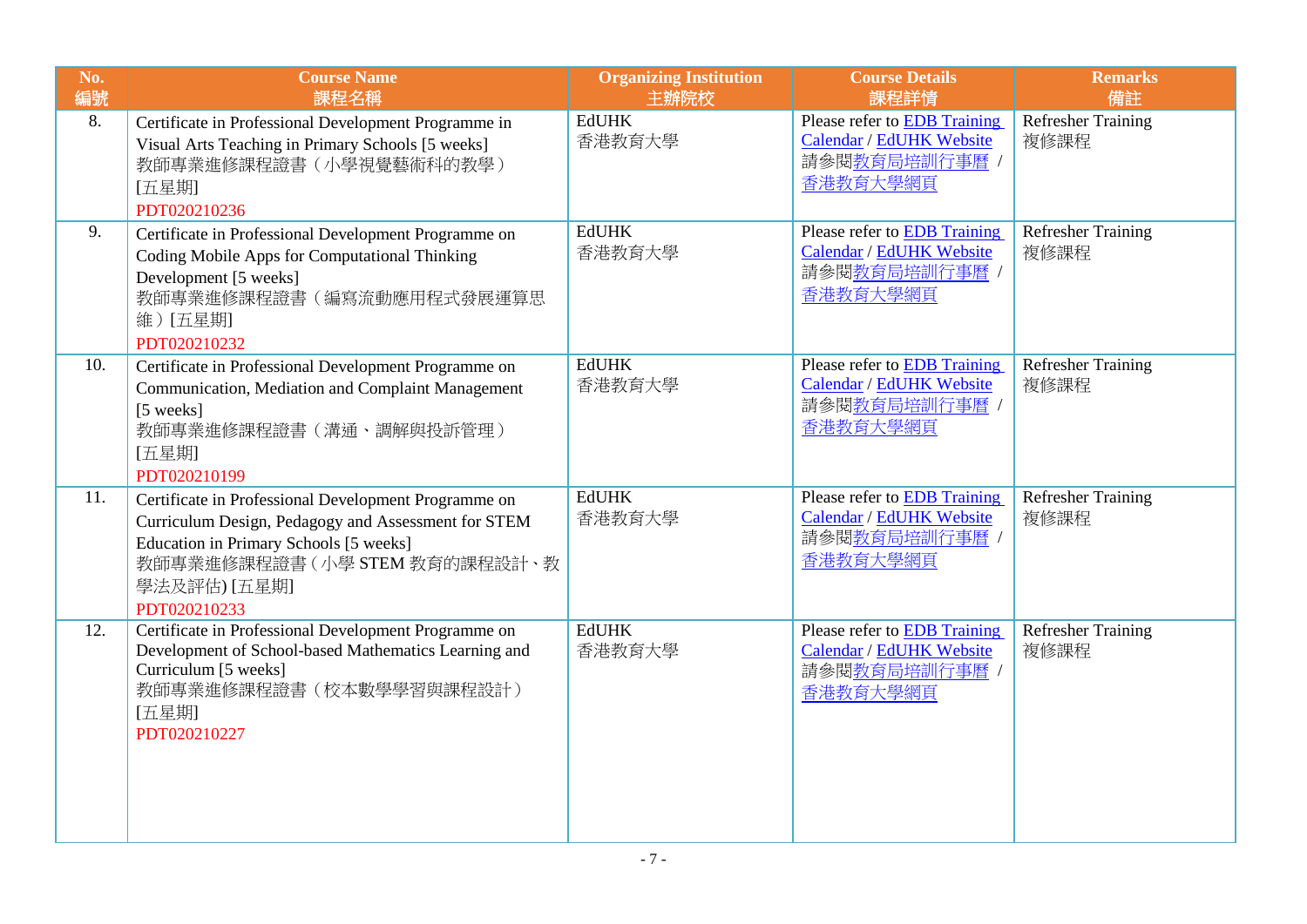| No.<br>編號 | <b>Course Name</b><br>課程名稱                                                                                                                                                                            | <b>Organizing Institution</b><br>主辦院校 | <b>Course Details</b><br>課程詳情                                                                | <b>Remarks</b><br>備註              |
|-----------|-------------------------------------------------------------------------------------------------------------------------------------------------------------------------------------------------------|---------------------------------------|----------------------------------------------------------------------------------------------|-----------------------------------|
| 13.       | Certificate in Professional Development Programme on<br>Effective Lesson Observation and Evaluation - A Whole<br>School Approach [5 weeks]<br>教師專業進修課程證書 (有效的觀課與評課 - 以學校為<br>本位)[五星期]<br>PDT020210191 | <b>EdUHK</b><br>香港教育大學                | Please refer to EDB Training<br>Calendar / EdUHK Website<br>請參閱教育局培訓行事曆 /<br>香港教育大學網頁        | <b>Refresher Training</b><br>複修課程 |
| 14.       | Certificate in Professional Development Programme on<br>e-Learning in Primary Chinese Language [5 weeks]<br>教師專業進修課程證書 (小學中文科的電子學習)<br>[五星期]<br>PDT020210239                                          | <b>EdUHK</b><br>香港教育大學                | Please refer to <b>EDB</b> Training<br>Calendar / EdUHK Website<br>請參閱教育局培訓行事曆 /<br>香港教育大學網頁 | <b>Refresher Training</b><br>複修課程 |
| 15.       | Certificate in Professional Development Programme on<br>e-Learning in Primary English [5 weeks]<br>教師專業進修課程證書(小學英文的電子學習)[五星期]<br>PDT020210237                                                         | <b>EdUHK</b><br>香港教育大學                | Please refer to <b>EDB</b> Training<br>Calendar / EdUHK Website<br>請參閱教育局培訓行事曆 /<br>香港教育大學網頁 | <b>Refresher Training</b><br>複修課程 |
| 16.       | Certificate in Professional Development Programme on<br>e-Learning in Primary Mathematics [5 weeks]<br>教師專業進修課程證書(小學數學的電子學習)[五星期]<br>PDT020210230                                                     | <b>EdUHK</b><br>香港教育大學                | Please refer to EDB Training<br>Calendar / EdUHK Website<br>請參閱教育局培訓行事曆 /<br>香港教育大學網頁        | <b>Refresher Training</b><br>複修課程 |
| 17.       | Certificate in Professional Development Programme on<br>e-Learning in Primary Schools [5 weeks]<br>小學教師專業進修課程證書 (小學的電子學習) [五星期]<br>PDT020210225                                                       | <b>EdUHK</b><br>香港教育大學                | Please refer to <b>EDB</b> Training<br>Calendar / EdUHK Website<br>請參閱教育局培訓行事曆 /<br>香港教育大學網頁 | Refresher Training<br>複修課程        |
| 18.       | Certificate in Professional Development Programme on<br>Integrating Self-directed Learning in Classroom Pedagogy<br>[5 weeks]<br>教師專業進修課程證書(發展有效「自主學習」課堂教學<br>模式) [五星期]<br>PDT020210201               | <b>EdUHK</b><br>香港教育大學                | Please refer to EDB Training<br>Calendar / EdUHK Website<br>請參閱教育局培訓行事曆 /<br>香港教育大學網頁        | Refresher Training<br>複修課程        |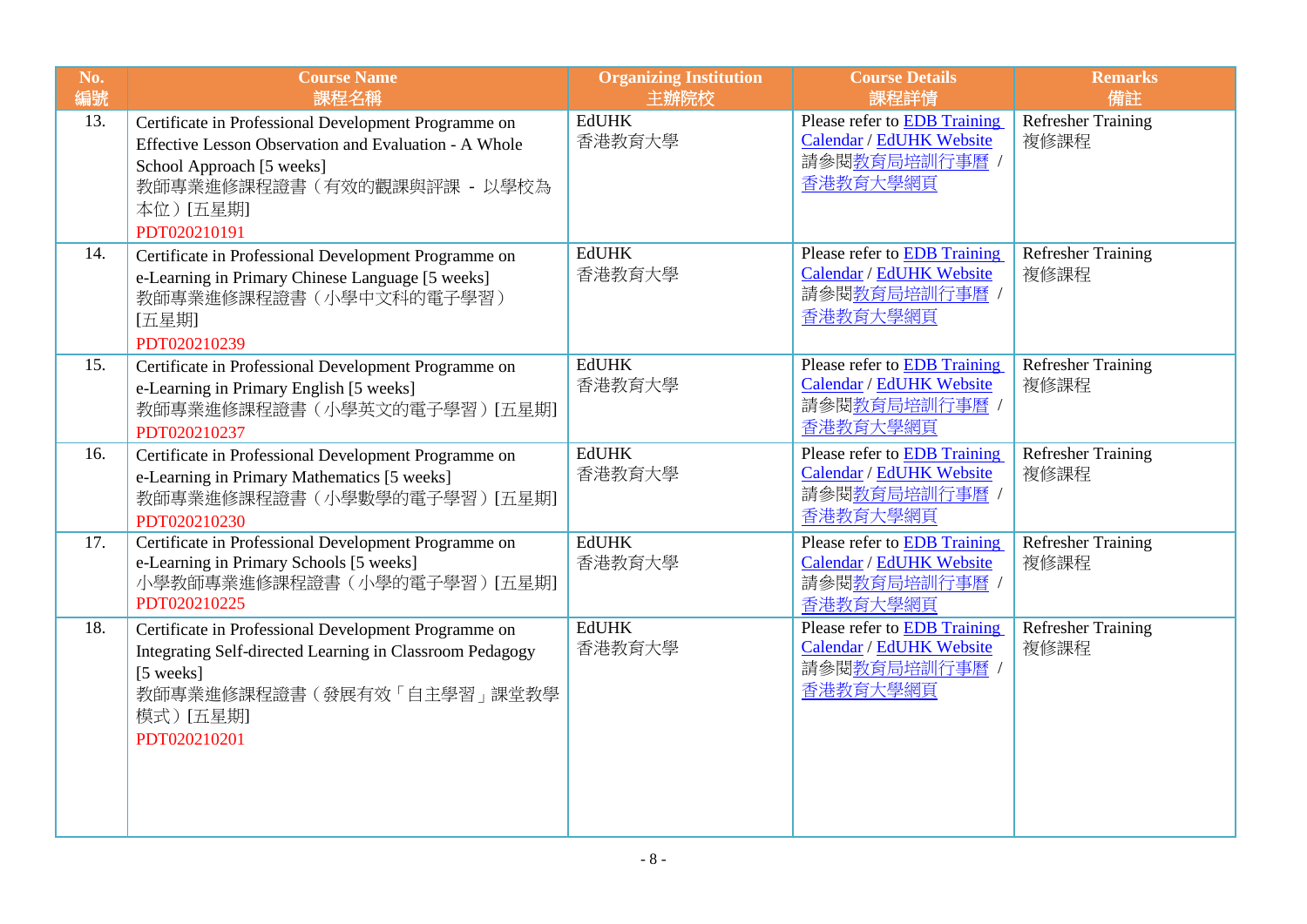| No.<br>編號 | <b>Course Name</b><br>課程名稱                                                                                                                                                                                                                         | <b>Organizing Institution</b><br>主辦院校 | <b>Course Details</b><br>課程詳情                                                                | <b>Remarks</b><br>備註              |
|-----------|----------------------------------------------------------------------------------------------------------------------------------------------------------------------------------------------------------------------------------------------------|---------------------------------------|----------------------------------------------------------------------------------------------|-----------------------------------|
| 19.       | Certificate in Professional Development Programme on<br>Knowledge Management for Enhancing School Development<br>[5 weeks]<br>教師專業進修課程證書(知識管理與學校發展) [五星期]<br>PDT020210195                                                                          | <b>EdUHK</b><br>香港教育大學                | Please refer to EDB Training<br>Calendar / EdUHK Website<br>請參閱教育局培訓行事曆 /<br>香港教育大學網頁        | <b>Refresher Training</b><br>複修課程 |
| 20.       | Certificate in Professional Development Programme on New<br>Paradigm of Learning and Teaching in Physical Education<br>[5 weeks]<br>教師專業進修課程證書(體育學與教之新發展範例)<br>[五星期]<br>PDT020210228                                                               | <b>EdUHK</b><br>香港教育大學                | Please refer to <b>EDB</b> Training<br>Calendar / EdUHK Website<br>請參閱教育局培訓行事曆 /<br>香港教育大學網頁 | <b>Refresher Training</b><br>複修課程 |
| 21.       | Certificate in Professional Development Programme on<br>Optimizing Chinese Language Teaching [5 weeks]<br>提高中國語文教學效益專業進修課程證書 [五星期]<br>PDT020210218                                                                                                 | <b>EdUHK</b><br>香港教育大學                | Please refer to EDB Training<br>Calendar / EdUHK Website<br>請參閱教育局培訓行事曆 /<br>香港教育大學網頁        | <b>Refresher Training</b><br>複修課程 |
| 22.       | Certificate in Professional Development Programme on<br>Organization and Management of Life-wide Learning<br>Activities [5 weeks]<br>教師專業進修課程證書 (全方位學習的組織與管理)<br>[五星期]<br>PDT020210202                                                             | <b>EdUHK</b><br>香港教育大學                | Please refer to <b>EDB</b> Training<br>Calendar / EdUHK Website<br>請參閱教育局培訓行事曆 /<br>香港教育大學網頁 | <b>Refresher Training</b><br>複修課程 |
| 23.       | Certificate in Professional Development Programme on<br>Positive Psychology in School Settings: Promoting Mental<br>Health and Creating Positive Learning Environment<br>[5 weeks]<br>教師專業進修課程證書(校園正向心理學:推廣精神健康<br>及建構正面學習環境)[五星期]<br>PDT020210196 | <b>EdUHK</b><br>香港教育大學                | Please refer to EDB Training<br>Calendar / EdUHK Website<br>請參閱教育局培訓行事曆 /<br>香港教育大學網頁        | <b>Refresher Training</b><br>複修課程 |
| 24.       | Certificate in Professional Development Programme on<br>Practical Legal Knowledge for Schools [5 weeks]<br>教師專業進修課程證書(學校的實用法律知識)「五星期]<br>PDT020210194                                                                                              | <b>EdUHK</b><br>香港教育大學                | Please refer to <b>EDB</b> Training<br>Calendar / EdUHK Website<br>請參閱教育局培訓行事曆 /<br>香港教育大學網頁 | <b>Refresher Training</b><br>複修課程 |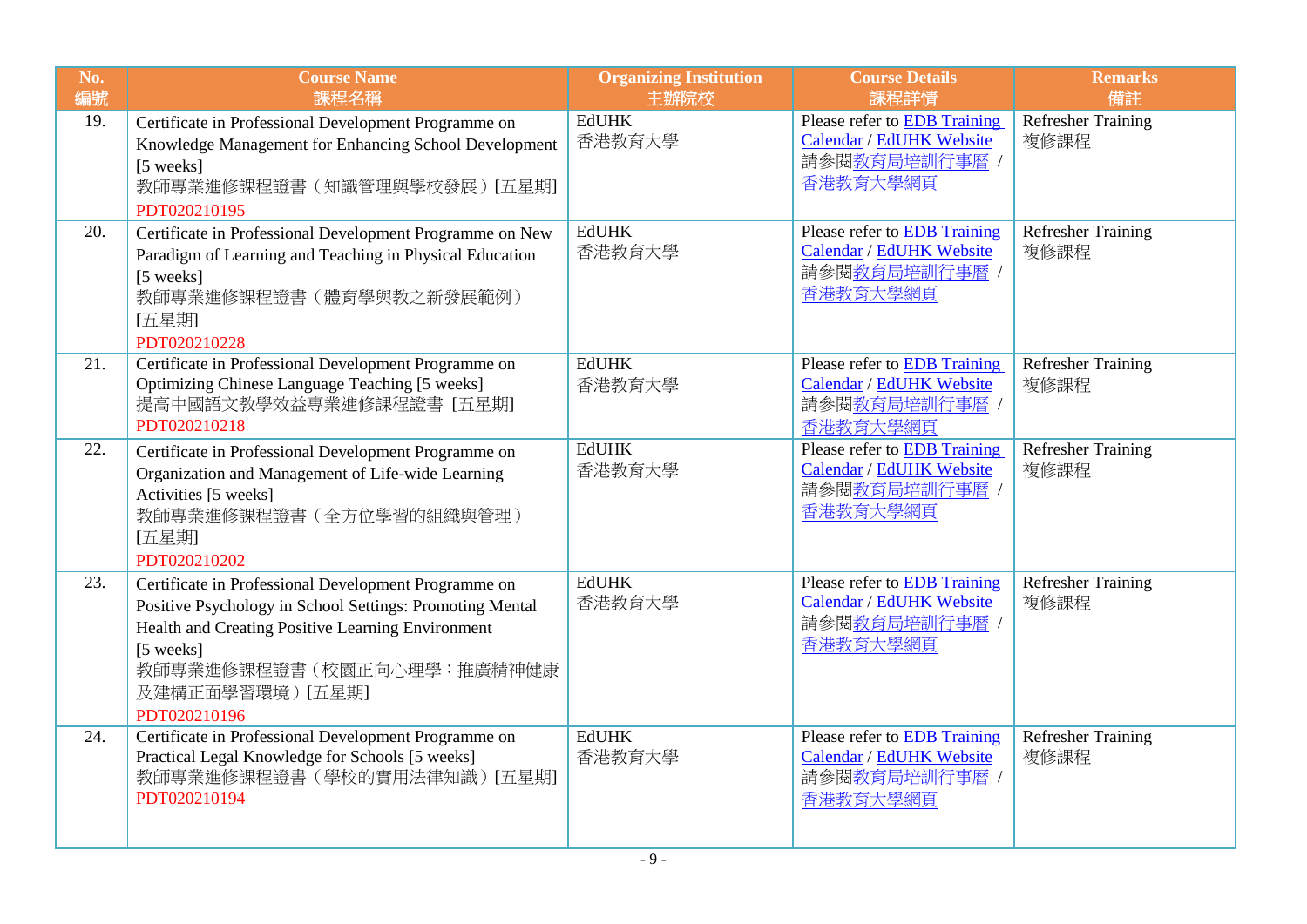| No.<br>編號 | <b>Course Name</b><br>課程名稱                                                                                                                                                                             | <b>Organizing Institution</b><br>主辦院校 | <b>Course Details</b><br>課程詳情                                                                              | <b>Remarks</b><br>備註              |
|-----------|--------------------------------------------------------------------------------------------------------------------------------------------------------------------------------------------------------|---------------------------------------|------------------------------------------------------------------------------------------------------------|-----------------------------------|
| 25.       | Certificate in Professional Development Programme on<br>Prevention and Handling of Unruly and Delinquent<br>Behaviours in Schools [5 weeks]<br>教師專業進修課程證書(預防及處理青少年校內違規與違<br>法行為) [五星期]<br>PDT020210193 | <b>EdUHK</b><br>香港教育大學                | Please refer to EDB Training<br>Calendar / EdUHK Website<br>請參閱教育局培訓行事曆 /<br>香港教育大學網頁                      | <b>Refresher Training</b><br>複修課程 |
| 26.       | Certificate in Professional Development Programme on<br>School Improvement and Leadership [5 weeks]<br>教師專業進修課程證書(學校改進與領導)[五星期]<br>PDT020210200                                                        | <b>EdUHK</b><br>香港教育大學                | Please refer to EDB Training<br>Calendar / EdUHK Website<br>請參閱教育局培訓行事曆<br>香港教育大學網頁                        | <b>Refresher Training</b><br>複修課程 |
| 27.       | Certificate in Professional Development Programme on<br>STEM in Physical Education [5 weeks]<br>教師專業進修課程證書(體育學與教之科學、科技、工程<br>及數學範疇)[五星期]<br>PDT020210234                                               | <b>EdUHK</b><br>香港教育大學                | Please refer to EDB Training<br>Calendar / EdUHK Website<br>請參閱教育局培訓行事曆 /<br>香港教育大學網頁                      | <b>Refresher Training</b><br>複修課程 |
| 28.       | Certificate in Professional Development Programme on the<br>Teaching of Chinese Language for Non-Chinese Speaking<br>Students [5 weeks]<br>為非華語學生而設的中國語文教學專業進修課程證書<br>[五星期]<br>PDT020210217            | <b>EdUHK</b><br>香港教育大學                | Please refer to EDB Training<br>Calendar / EdUHK Website<br>請參閱教育局培訓行事曆 /<br>香港教育大學網頁                      | <b>Refresher Training</b><br>複修課程 |
| 29.       | Diploma Course in Teacher Librarianship (2021-23)<br>(Primary)<br>2021-23 年度學校圖書館主任文憑課程(小學)<br>Course ID: Nil                                                                                          | <b>HKU SPACE</b><br>香港大學專業進修學院        | Please refer to <b>EDBCM</b><br>97/2021 / HKU SPACE<br>Website<br>請參閱教育局通函第<br>97/2021號 / 香港大學專業<br>進修學院網頁 | <b>Refresher Training</b><br>複修課程 |
| 30.       | Training Course for Special School Teachers<br>特殊學校教師培訓課程<br>SE0020220014                                                                                                                              | <b>EdUHK</b><br>香港教育大學                | Please refer to <b>EDB</b> Training<br>Calendar / EdUHK Website<br>請參閱教育局培訓行事曆<br>香港教育大學網頁                 | <b>Refresher Training</b><br>複修課程 |